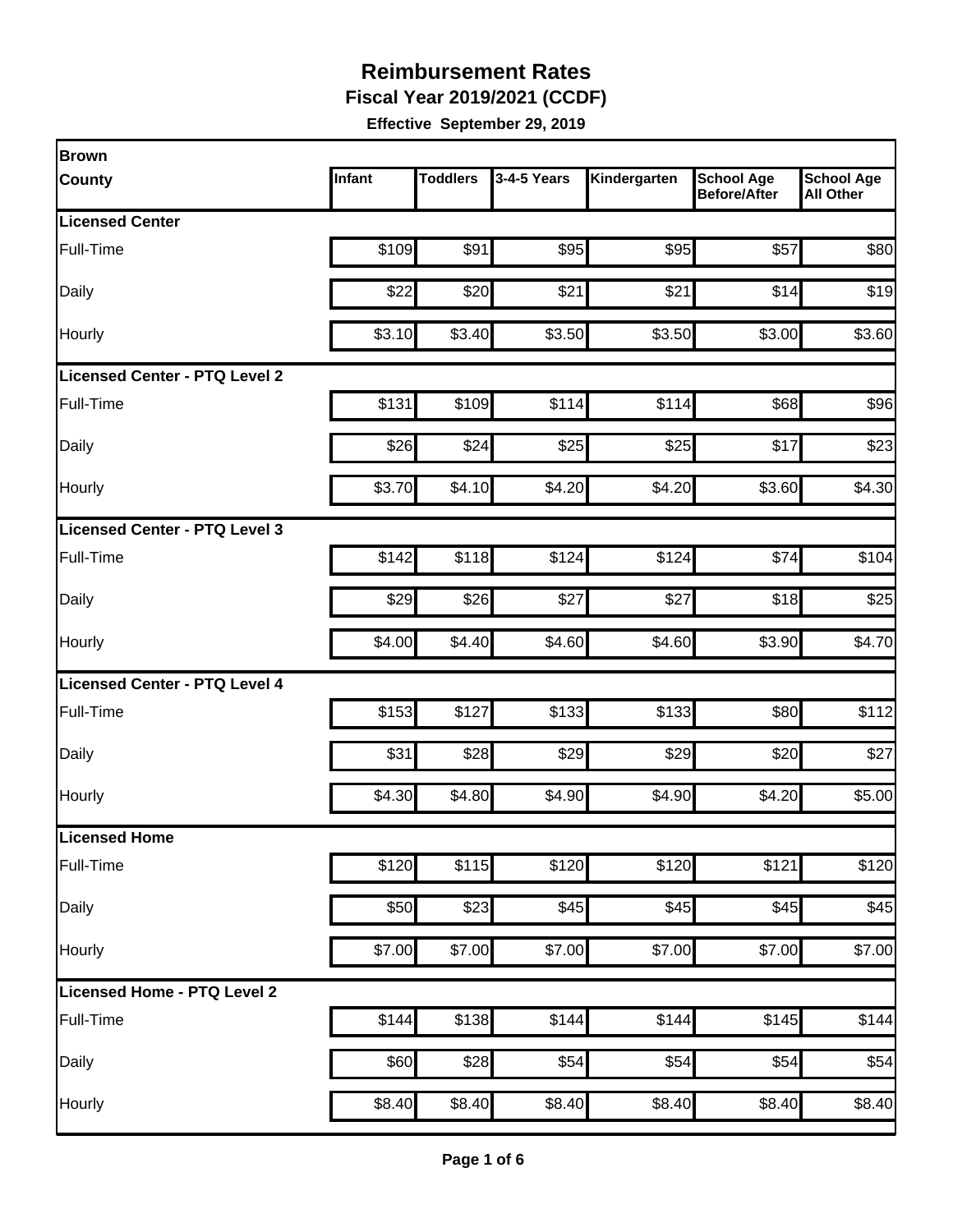**Fiscal Year 2019/2021 (CCDF)**

| <b>Brown</b>                             |        |                 |             |              |                                          |                                       |
|------------------------------------------|--------|-----------------|-------------|--------------|------------------------------------------|---------------------------------------|
| <b>County</b>                            | Infant | <b>Toddlers</b> | 3-4-5 Years | Kindergarten | <b>School Age</b><br><b>Before/After</b> | <b>School Age</b><br><b>All Other</b> |
| Licensed Home - PTQ Level 3              |        |                 |             |              |                                          |                                       |
| Full-Time                                | \$156  | \$150           | \$156       | \$156        | \$157                                    | \$156                                 |
| Daily                                    | \$65   | \$30            | \$59        | \$59         | \$59                                     | \$59                                  |
| Hourly                                   | \$9.10 | \$9.10          | \$9.10      | \$9.10       | \$9.10                                   | \$9.10                                |
| <b>Licensed Home - PTQ Level 4</b>       |        |                 |             |              |                                          |                                       |
| Full-Time                                | \$168  | \$161           | \$168       | \$168        | \$169                                    | \$168                                 |
| Daily                                    | \$70   | \$32            | \$63        | \$63         | \$63                                     | \$63                                  |
| Hourly                                   | \$9.80 | \$9.80          | \$9.80      | \$9.80       | \$9.80                                   | \$9.80                                |
| <b>Registered Ministry</b>               |        |                 |             |              |                                          |                                       |
| Full-Time                                | \$97   | \$79            | \$90        | \$62         | \$40                                     | \$68                                  |
| Daily                                    | \$19   | \$16            | \$18        | \$13         | \$10                                     | \$16                                  |
| Hourly                                   | \$3.10 | \$3.10          | \$2.70      | \$2.80       | \$2.70                                   | \$2.70                                |
| <b>Registered Ministry - PTQ Level 1</b> |        |                 |             |              |                                          |                                       |
| Full-Time                                | \$103  | \$85            | \$93        | \$79         | \$49                                     | \$74                                  |
| Daily                                    | \$21   | \$18            | \$20        | \$17         | \$12                                     | \$18                                  |
| Hourly                                   | \$3.10 | \$3.30          | \$3.10      | \$3.20       | \$2.90                                   | \$3.20                                |
| <b>Registered Ministry - PTQ Level 2</b> |        |                 |             |              |                                          |                                       |
| Full-Time                                | \$131  | \$109           | \$114       | \$114        | \$68                                     | \$96                                  |
| Daily                                    | \$26   | \$24            | \$25        | \$25         | \$17                                     | \$23                                  |
| Hourly                                   | \$3.70 | \$4.10          | \$4.20      | \$4.20       | \$3.60                                   | \$4.30                                |
| <b>Registered Ministry - PTQ Level 3</b> |        |                 |             |              |                                          |                                       |
| Full-Time                                | \$142  | \$118           | \$124       | \$124        | \$74                                     | \$104                                 |
| Daily                                    | \$29   | \$26            | \$27        | \$27         | \$18                                     | \$25                                  |
| Hourly                                   | \$4.00 | \$4.40          | \$4.60      | \$4.60       | \$3.90                                   | \$4.70                                |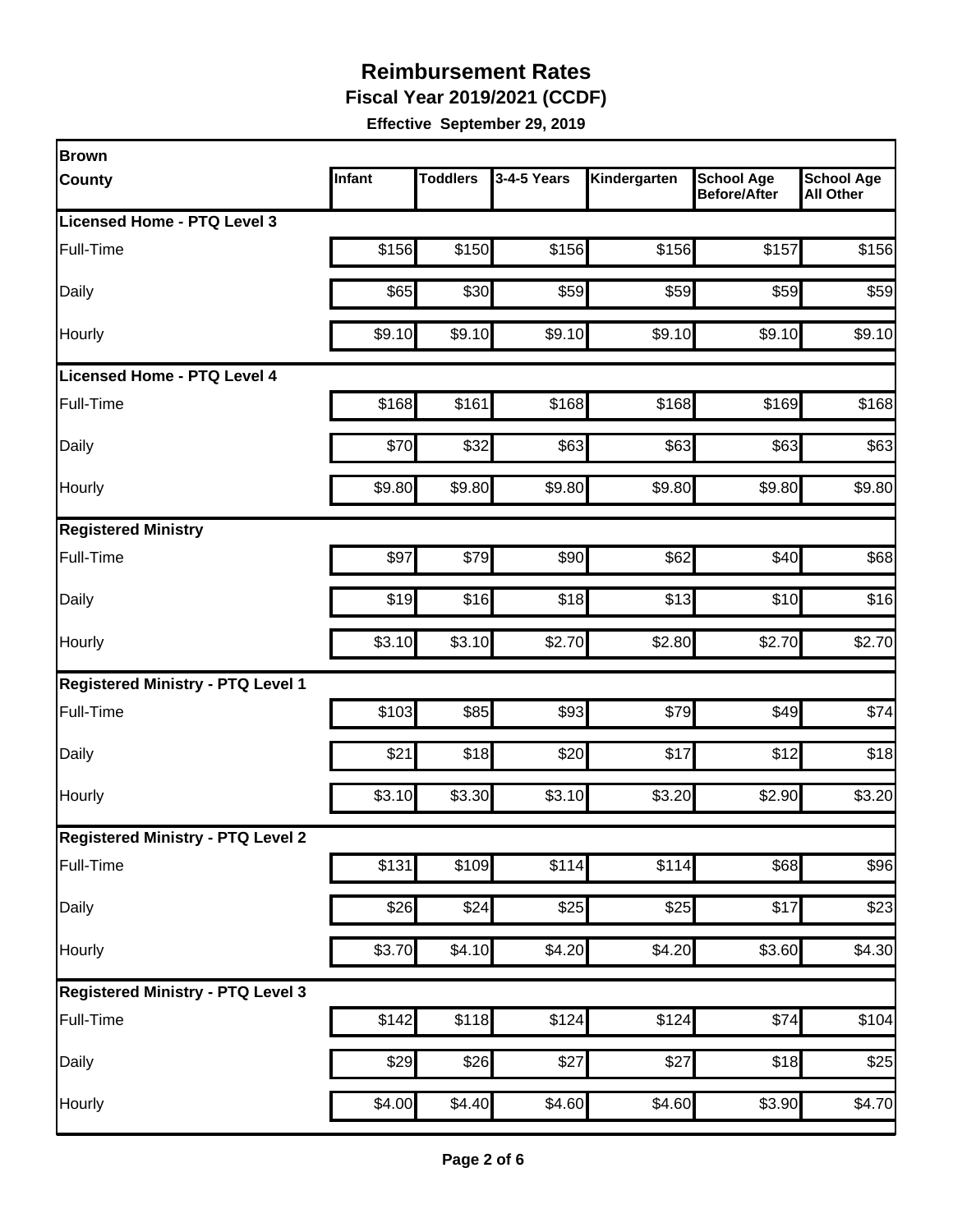**Fiscal Year 2019/2021 (CCDF)**

| Brown                                    |        |                 |             |              |                                          |                                       |  |  |  |
|------------------------------------------|--------|-----------------|-------------|--------------|------------------------------------------|---------------------------------------|--|--|--|
| <b>County</b>                            | Infant | <b>Toddlers</b> | 3-4-5 Years | Kindergarten | <b>School Age</b><br><b>Before/After</b> | <b>School Age</b><br><b>All Other</b> |  |  |  |
| <b>Registered Ministry - PTQ Level 4</b> |        |                 |             |              |                                          |                                       |  |  |  |
| Full-Time                                | \$153  | \$127           | \$133       | \$133        | \$80                                     | \$112                                 |  |  |  |
| Daily                                    | \$31   | \$28            | \$29        | \$29         | \$20                                     | \$27                                  |  |  |  |
| Hourly                                   | \$4.30 | \$4.80          | \$4.90      | \$4.90       | \$4.20                                   | \$5.00                                |  |  |  |
| <b>Exempt Center</b>                     |        |                 |             |              |                                          |                                       |  |  |  |
| Full-Time                                | \$97   | \$79            | \$90        | \$62         | \$40                                     | \$68                                  |  |  |  |
| Daily                                    | \$19   | \$16            | \$18        | \$13         | \$10                                     | \$16                                  |  |  |  |
| Hourly                                   | \$3.10 | \$3.10          | \$2.70      | \$2.80       | \$2.70                                   | \$2.70                                |  |  |  |
| <b>Accredited Exempt Center</b>          |        |                 |             |              |                                          |                                       |  |  |  |
| Full-Time                                | \$120  | \$100           | \$105       | \$105        | \$61                                     | \$88                                  |  |  |  |
| Daily                                    | \$24   | \$22            | \$23        | \$23         | \$15                                     | \$21                                  |  |  |  |
| Hourly                                   | \$3.40 | \$3.70          | \$3.90      | \$3.90       | \$3.30                                   | \$4.00                                |  |  |  |
| <b>Exempt Home</b>                       |        |                 |             |              |                                          |                                       |  |  |  |
| Full-Time                                | \$90   | \$90            | \$86        | \$64         | \$27                                     | \$76                                  |  |  |  |
| Daily                                    | \$18   | \$18            | \$17        | \$13         | \$5                                      | \$18                                  |  |  |  |
| Hourly                                   | \$2.10 | \$2.10          | \$2.10      | \$1.90       | \$1.90                                   | \$2.00                                |  |  |  |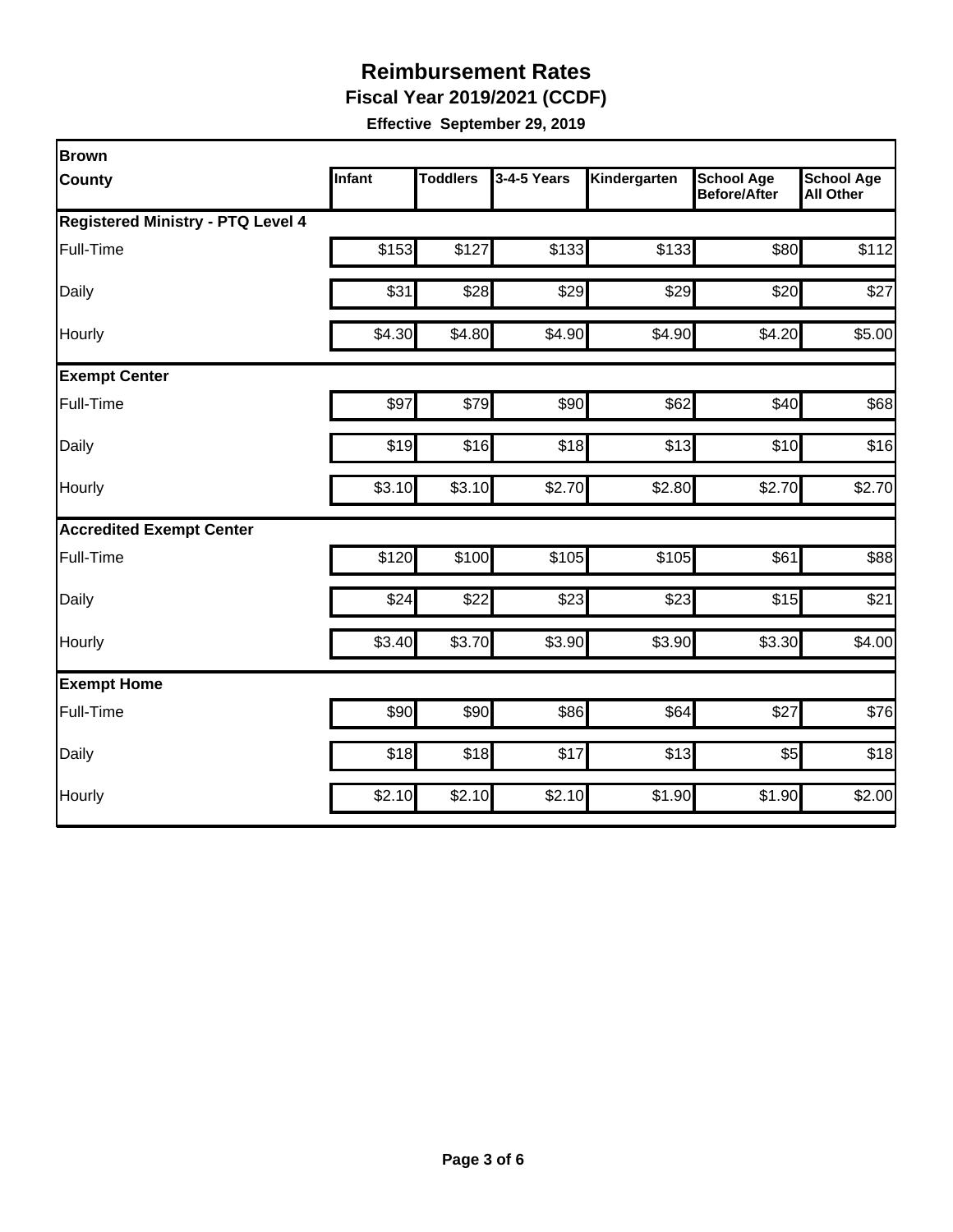**School Year 2019/2021 (OMW Pre-K)**

| Brown                         |        |                 |             |              |                                   |                         |
|-------------------------------|--------|-----------------|-------------|--------------|-----------------------------------|-------------------------|
| <b>County</b>                 | Infant | <b>Toddlers</b> | 3-4-5 Years | Kindergarten | <b>School Age</b><br>Before/After | School Age<br>All Other |
| Licensed Center - PTQ Level 3 |        |                 |             |              |                                   |                         |
| Full-Time                     |        |                 | \$136.40    |              |                                   |                         |
| Daily                         |        |                 |             |              |                                   |                         |
| Hourly                        |        |                 |             |              |                                   |                         |
| Licensed Center - PTQ Level 4 |        |                 |             |              |                                   |                         |
| Full-Time                     |        |                 | \$146.30    |              |                                   |                         |
| Daily                         |        |                 |             |              |                                   |                         |
| Hourly                        |        |                 |             |              |                                   |                         |
| Licensed Home - PTQ Level 3   |        |                 |             |              |                                   |                         |
| Full-Time                     |        |                 | \$171.60    |              |                                   |                         |
| Daily                         |        |                 |             |              |                                   |                         |
| Hourly                        |        |                 |             |              |                                   |                         |
| Licensed Home - PTQ Level 4   |        |                 |             |              |                                   |                         |
| Full-Time                     |        |                 | \$184.80    |              |                                   |                         |
| Daily                         |        |                 |             |              |                                   |                         |
| Hourly                        |        |                 |             |              |                                   |                         |
| VCP Ministry - PTQ Level 0    |        |                 |             |              |                                   |                         |
| Full-Time                     |        |                 | \$99.00     |              |                                   |                         |
| Daily                         |        |                 |             |              |                                   |                         |
| Hourly                        |        |                 |             |              |                                   |                         |
| VCP Ministry - PTQ Level 3    |        |                 |             |              |                                   |                         |
| Full-Time                     |        |                 | \$136.40    |              |                                   |                         |
| Daily                         |        |                 |             |              |                                   |                         |
| Hourly                        |        |                 |             |              |                                   |                         |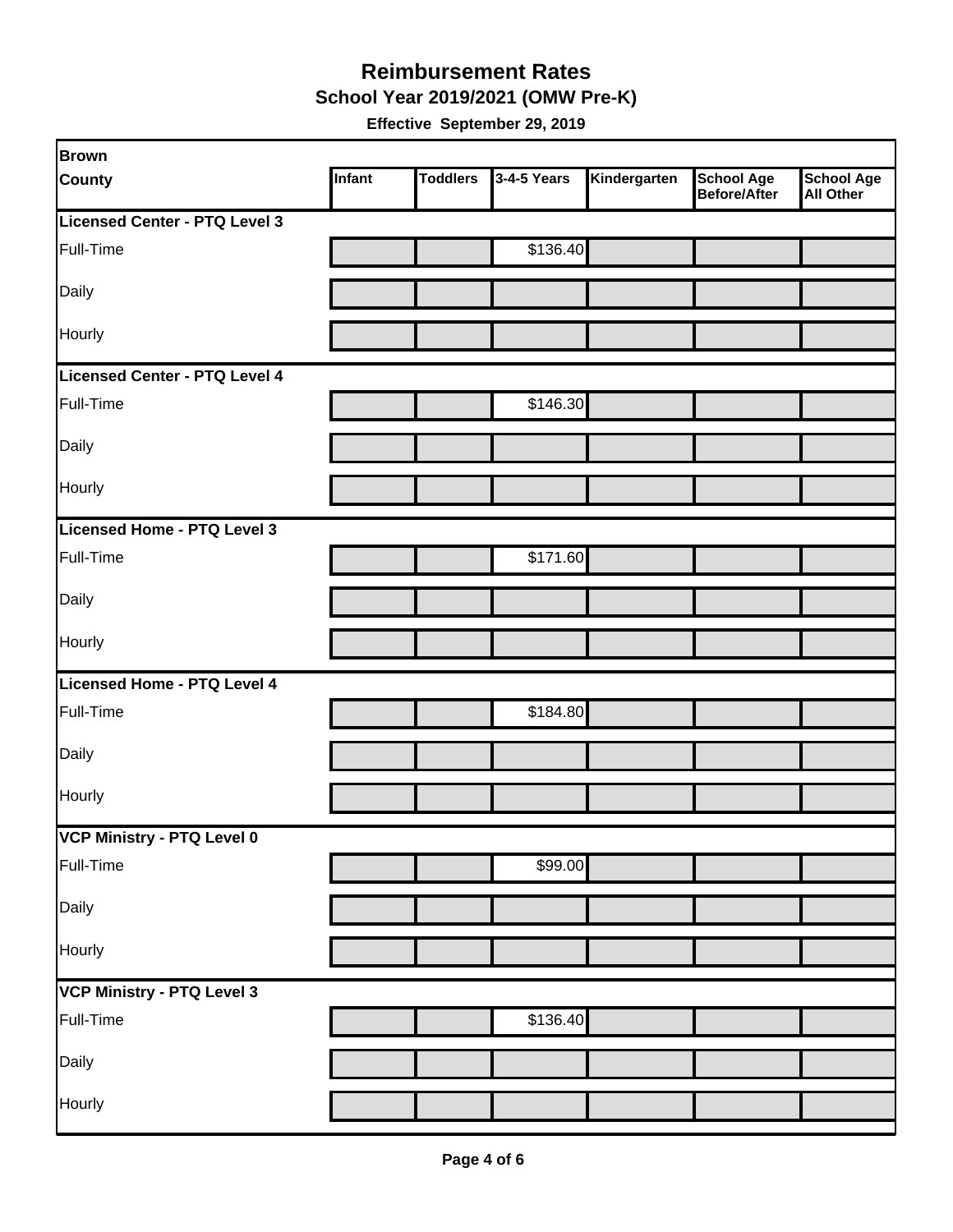**School Year 2019/2021 (OMW Pre-K)**

| Brown                                   |        |                 |             |              |                                          |                                       |
|-----------------------------------------|--------|-----------------|-------------|--------------|------------------------------------------|---------------------------------------|
| <b>County</b>                           | Infant | <b>Toddlers</b> | 3-4-5 Years | Kindergarten | <b>School Age</b><br><b>Before/After</b> | <b>School Age</b><br><b>All Other</b> |
| <b>VCP Ministry - PTQ Level 4</b>       |        |                 |             |              |                                          |                                       |
| Full-Time                               |        |                 | \$146.30    |              |                                          |                                       |
| Daily                                   |        |                 |             |              |                                          |                                       |
| Hourly                                  |        |                 |             |              |                                          |                                       |
| Private Accredited School - PTQ Level 0 |        |                 |             |              |                                          |                                       |
| Full-Time                               |        |                 | \$104.50    |              |                                          |                                       |
| Daily                                   |        |                 |             |              |                                          |                                       |
| Hourly                                  |        |                 |             |              |                                          |                                       |
| Private Accredited School - PTQ Level 1 |        |                 |             |              |                                          |                                       |
| Full-Time                               |        |                 | \$104.50    |              |                                          |                                       |
| Daily                                   |        |                 |             |              |                                          |                                       |
| Hourly                                  |        |                 |             |              |                                          |                                       |
| Private Accredited School - PTQ Level 2 |        |                 |             |              |                                          |                                       |
| Full-Time                               |        |                 | \$125.40    |              |                                          |                                       |
| Daily                                   |        |                 |             |              |                                          |                                       |
| Hourly                                  |        |                 |             |              |                                          |                                       |
| Private Accredited School - PTQ Level 3 |        |                 |             |              |                                          |                                       |
| Full-Time                               |        |                 | \$136.40    |              |                                          |                                       |
| Daily                                   |        |                 |             |              |                                          |                                       |
| Hourly                                  |        |                 |             |              |                                          |                                       |
| Private Accredited School - PTQ Level 4 |        |                 |             |              |                                          |                                       |
| Full-Time                               |        |                 | \$146.30    |              |                                          |                                       |
| Daily                                   |        |                 |             |              |                                          |                                       |
| Hourly                                  |        |                 |             |              |                                          |                                       |